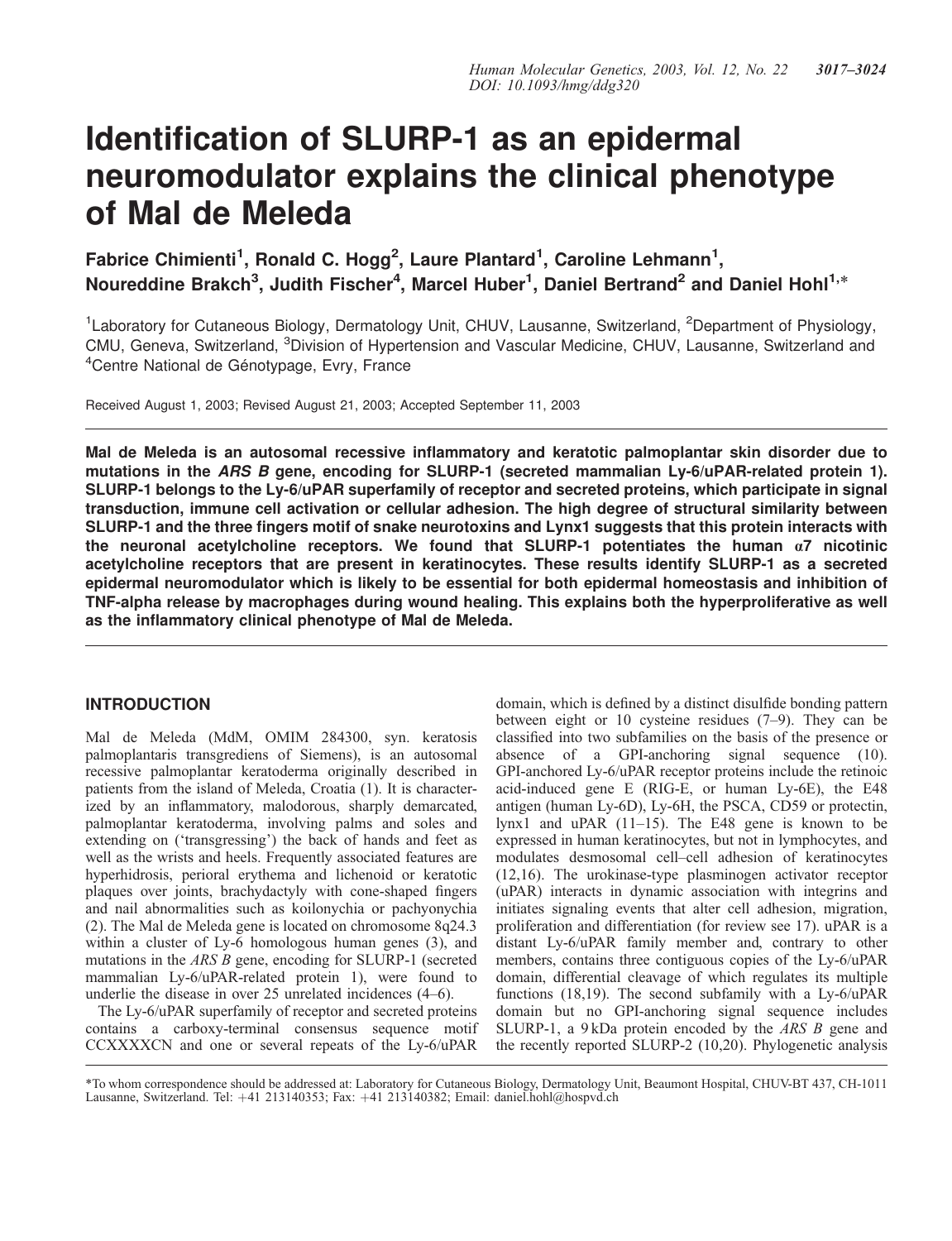based on the SLURP-1 primary protein structure revealed a close relationship to the subfamily of single-domain snake and frog cytotoxins, i.e.  $\alpha$ -bungarotoxin (Bgtx) and  $\alpha$ -cobratoxin (Cbtx). Thus, SLURP-1 is expected to fold similarly to the snake neurotoxins (21) and contains a signal peptide (amino acids 1–22), suggesting that it could be secreted. Although it has been shown that mutations of SLURP-1 are implicated in MdM, its molecular function remained unknown. SLURP-1 may function as a ligand for a receptor yet to be identified, e.g. in intercellular adhesion as has been shown for E48 (Ly-6D) and its ligand Ly-6D-L (22).

The high degree of structural homology between SLURP-1 and the snake neurotoxins suggests that it may interact with ion channels, in a way comparable to the action of Lynx1, a GPIanchored Ly-6/uPAR protein with structural and functional similarity to snake venom toxins. Lynx1 has been shown to interact with neuronal nicotinic acetylcholine receptors in the central nervous system where it modulates the cellular calcium permeability (23).  $\alpha$ 7 nicotinic receptors have been reported to play a central role in the differentiation of stratified squamous epithelium (24).

In this study we isolated, purified and characterized the SLURP-1 protein. We demonstrate that SLURP-1 is secreted by N-terminal signal cleavage and acts as a neuromodulator of the  $\alpha$ 7 nicotinic receptor ( $\alpha$ 7 nAChR), suggesting that it may regulate epidermal calcium homeostasis and cutaneous inflammation.

# RESULTS

#### SLURP-1 is a propeptide cleaved prior to secretion

To assess whether SLURP-1 is indeed secreted and to test for the actual presence of the putative cleavage site of the signal sequence, we produced recombinant protein SLURP-1 with an N-terminal haemaglutinin (HA) tag and a C-terminal myc tag (Fig. 1A). After transient transfection of 293T cells we identified SLURP-1 48h later in the culture medium by immunoblotting with anti-myc antibodies. The absence of the HA-tagged protein (Fig. 1B) suggests that SLURP-1 is cleaved before secretion.

We purified recombinant polyhistidine-tagged SLURP-1 by a cobalt affinity chromatography with Talon resin (Clontech). Most proteins did not bind the resin, and remained in the flowthrough fraction (Fig. 2A). We eliminated co-purified proteins by gel filtration (BioRad BioPrepSE-100/17) to obtain pure recombinant SLURP-1 (Fig. 2B). The estimated final yield was about  $100 \mu$ g of protein per liter of culture medium.

# SLURP-1 is a non-glycosylated protein

SLURP-1 contains a putative N-glycosylation site on N64. Since glycosylation could change biological properties, we incubated partially purified SLURP-1 produced in mammalian and insect cells (not shown) with N-glycosidase F, which hydrolyses N-glycan chains. Contaminating proteins were used as internal positive control. The shift in the migration in some of these proteins indicates the proper functioning of the enzyme. This condition does not modify the migration of SLURP-1 (Fig. 1C), indicating that SLURP-1 is not glycosylated. However the method used is based on a shift in molecular weight of the protein, and thus may not detect glycosylation from a single residue.

#### SLURP-1 can modulate nicotinic acetylcholine function in vitro

Phylogenetic analysis based on the SLURP-1 amino acid sequence reveals a close relationship to the subfamily of singledomain snake and frog cytotoxins, i.e. a-bungarotoxin (Figs 3A and 5). Three-dimensional structure analysis of SLURP-1 suggests that this protein may resemble that of other Ly-6 proteins and three fingered frog and snake venom toxins, i.e. CD59 and a-bungarotoxin (Fig. 3B). To test whether SLURP-1 might be functionally homologous to the venom toxins and act on nAChRs, we examined ACh-elicited macroscopic current responses in control and SLURP-1-treated Xenopus oocytes expressing recombinant human  $\alpha$ 7 nAChRs (Fig. 4). We measured AChevoked responses before and after exposure (2.5–5 min) to highly purified SLURP-1. SLURP-1 enhanced the amplitude of the AChevoked macroscopic currents in a concentration-dependent manner. At a concentration of 200 pM, SLURP-1 increased the amplitude of the ACh-evoked macroscopic currents by  $421 \pm$ 130% ( $n = 6$ ), and 20 nM SLURP-1 enhanced the amplitude by  $1214 \pm 550\%$  ( $n = 4$ ), compared with control (Fig. 4A). SLURP-1 applications exhibited similar activity with all the ACh concentrations tested, except  $10 \mu$ M. The dose–response curve indicates that SLURP-1 potentiates  $\alpha$ 7 nAChR homopentamers, since the  $EC_{50}$  was 175 µM ACh for the controls and dropped to 68 µM ACh after SLURP-1 treatment (Fig. 4B). The effects of SLURP-1 on the ACh dose–response curve indicate that 200 pM causes an increase in both current amplitude and sensitivity to ACh as well as an increase in the Hill coefficient. Application of SLURP-1 did not evoke currents in the absence of ACh. Thus, SLURP-1 functions not as a ligand or neurotransmitter, but modulates receptor function in the presence of its natural ligand in a manner consistent with an allosteric mode of action.

#### **DISCUSSION**

The association between the keratotic palmoplantar skin disorder called Mal de Meleda and mutations in SLURP-1 suggests that alteration of this secreted protein may disrupt the homeostasis of the skin. Additionally, SLURP-1 modification could modify the secretion from macrophages of TNF- $\alpha$ , a pleiotropic cytokine factor that has been shown to elicit inflammatory responses.

The high degree of structural similarity between SLURP-1 and the three-fingered protein family, and the expression of  $\alpha$ 7 nicotinic acetylcholine receptors in keratinocytes, as well as the role of these receptors in macrophage secretion, point to a possible role of SLURP-1 at this specific ligand-gated channel. Secreted snake  $\alpha$ -neurotoxins are known to interact with the muscle and neuronal subtypes of the nicotinic acetylcholine receptor (nAChR), and both muscarinic and nicotinic AChRs are expressed in keratinocytes (25,26). Epidermal nAChRs are involved in regulating cell adhesion and motility of epidermal keratinocytes (27), and nicotine exerts inhibitory effects on keratinocyte migration. nAChRs have been demonstrated to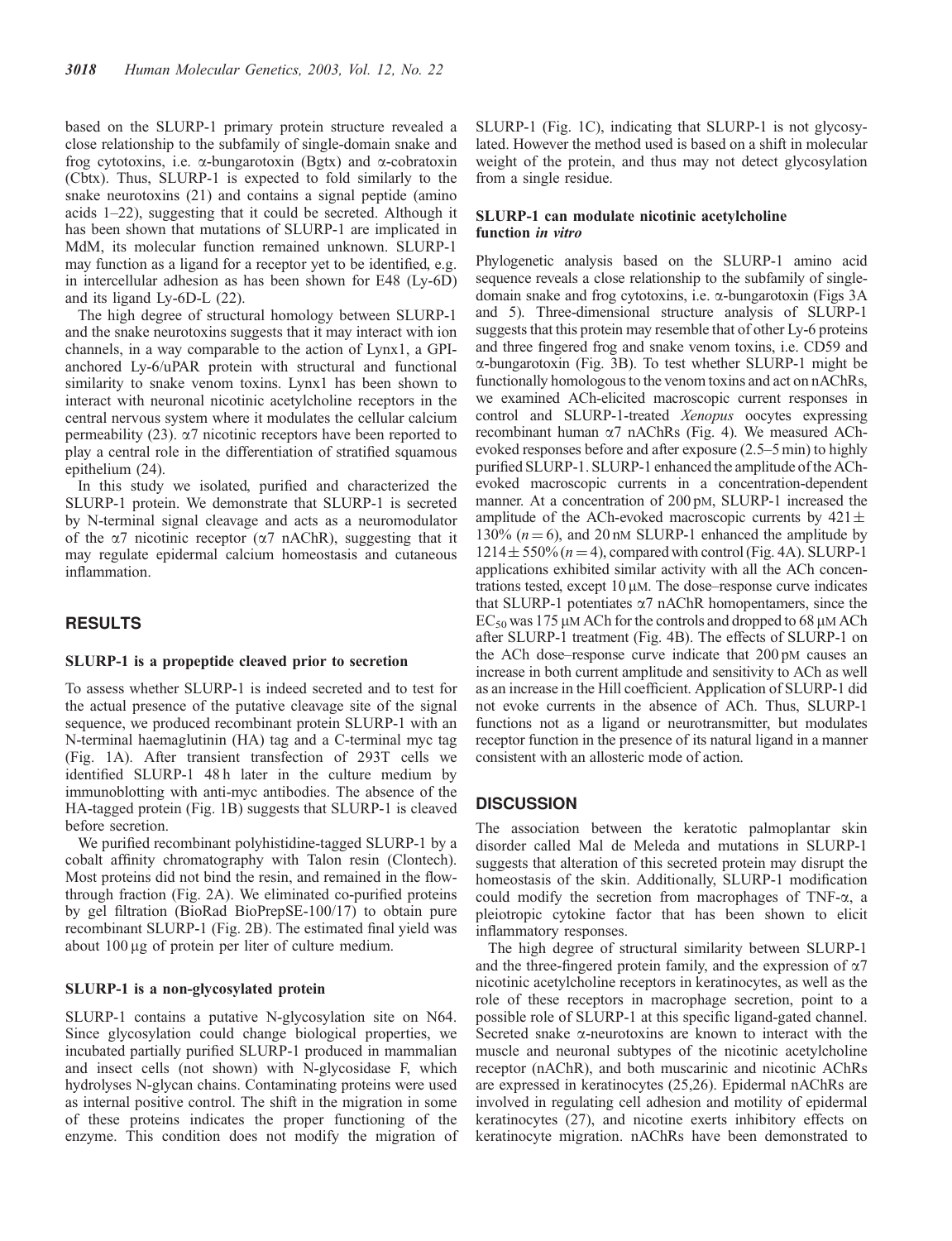

Figure 1. SLURP-1 is a non-glycosylated protein whose signal sequence of SLURP-1 is cleaved during processing. (A) SLURP-1 construct tagged with HA-tag in N-terminus and myc-tag in C-terminus, respectively. (B) Culture medium was collected after 24 h and directly immunoblotted with anti-myc or anti-HA antibodies. The presence of a myc-tagged protein but not HA-tagged in the culture medium suggests that the signal sequence is cleaved during intracellular processing. (C) After N-glycosidase treatment, as described in Methods, proteins are loaded on SDS–PAGE and revealed either by silver staining or immunoblotted with anti-myc antibody. Arrows indicate co-purified deglycosylated protein not present before N-glycosidase treatment.

play a role in wound healing (28). The effects of nicotine may be mediated by  $\alpha$ 3 and  $\alpha$ 7 nAChRs with Ca<sup>2+</sup> serving as a second messenger in this signaling pathway (29). Calcium has an established role in the homeostasis of mammalian skin, and a gradient of calcium concentration increasing from the basal layer to the stratum granulosum modulates keratinocyte proliferation and differentiation (30,31). Recent data revealed that homomeric  $\alpha$ 7 nAChRs actively participate in the control of epidermal differentiation. Indeed, elimination of the  $\alpha$ 7 signaling pathway was reported to block nicotine-induced influx of  $45Ca^{2+}$  and to inhibit expression of markers of epidermal differentiation (24). Thus, ACh signaling through  $\alpha$ 7 nAChR channels appears to be functional in keratinocytes and essential for epidermal homeostasis. TNF- $\alpha$  is a pleiotropic proinflammatory cytokine that elicits a large number of biological effects, including inflammatory and immunoregulatory responses (32). TNF- $\alpha$  is known to be released from keratinocytes after stimulation with lipopolysaccharide (LPS), ultraviolet (UV) light or wound healing and participates in cutaneous inflammation (33). In turn, upon stimulation with proinflammatory cytokines such as  $TNF-\alpha$  and IL-1,

keratinocytes synthesize and release LARC/CCL20, which attract CCR6-expressing immature dendritic cells and memory/ effector T cells into the dermis of inflamed skin (34). Macrophages play a significant role in skin inflammation, since they release TNF- $\alpha$  after activation, thereby amplifying the inflammation regulatory loop. ACh inhibits the release of TNF- $\alpha$  and other cytokines on primary macrophages, through a mechanism dependent on bungarotoxin-sensitive receptors (35). The  $\alpha$ 7 nAChR subunit is required for inhibition of TNF- $\alpha$  release by macrophages (36), and inactivation of this pathway can contribute to excessive systemic release of cytokines during endotoxaemia or other injury.

In this study, we identify SLURP-1 as a novel modulator of the human  $\alpha$ 7 nicotinic acetylcholine receptor. The lack of action of SLURP-1 alone and its important potentiation of the agonist response suggests that SLURP-1 acts as a positive allosteric effector at the  $\alpha$ 7 receptor. This hypothesis is further supported by the increased ACh sensitivity and increased apparent cooperativity that are hallmark of allosteric effectors (37). While it remains to be demonstrated that point mutations observed in SLURP-1 disrupt its effect at the  $\alpha$ 7 receptor, other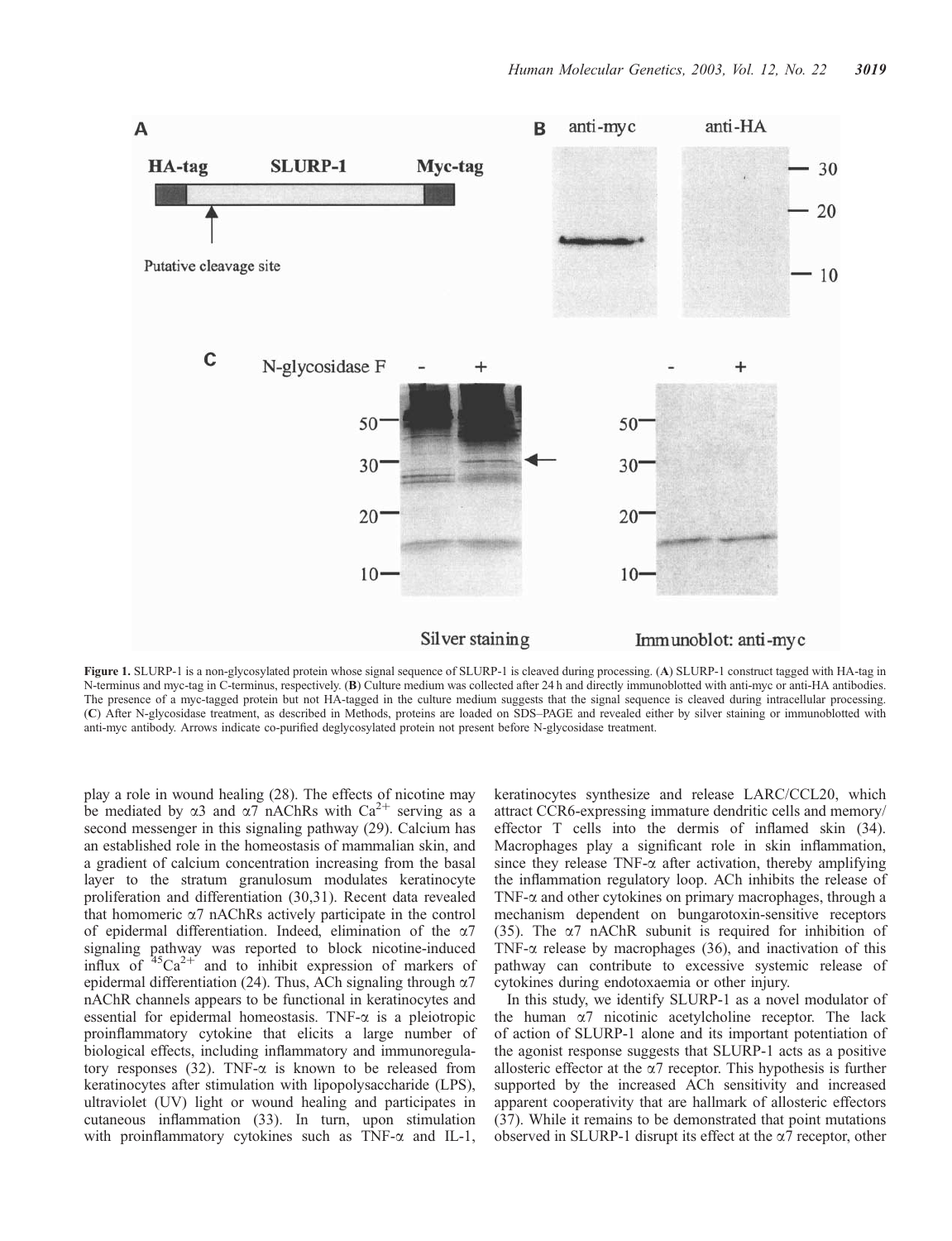

Figure 2. Purification of SLURP-1 from culture medium. (A) 293T-SLURP-1 stable cell line were generated by calcium phosphate transfection and Zeocin selection. Culture medium was collected after 72 h. His6-tagged SLURP-1 was purified from culture medium with Talon resin. Fractions were loaded on a 15% SDS–PAGE. Proteins were revealed either by silver staining or immunoblotted with anti-myc antibody. Lane 1, input; lane 2, flow-through; lane 3, wash 1; lane 4, wash 2; lane 5, elution 1; lane 6, elution 2. (B) Silver stained SDS–PAGE (15% acrylamide) of recombinant SLURP-1 following purification with Talon resin and size exclusion chromatography.

variants such frame shifts mutations will certainly result in truncated, misfolded and therefore non-functional proteins. Since Mal de Meleda is characterized by a clinical phenotype with marked cutaneous inflammation and is due to absent or mutated SLURP-1, this raises the possibility that SLURP-1 controls TNF-a release in dermal macrophages and in keratinocytes by activation of nAChRs and thus reduced inflammation. The identification of SLURP-1 as a modulator of nAChRs will allow to further define the role of secreted Ly-6 proteins, i.e. SLURP-1 and SLURP-2 in epidermal homeostasis and cutaneous inflammation.

## MATERIALS AND METHODS

# Plasmid constructions

For expression in mammalian cells, the cDNA encoding for SLURP-1 was modified by PCR to add 5'HindIII and 3'XbaI restriction sites at their termini with the following primers: sense, 5'-AAGCTTGGAGCAATGGCCTCTCGCTGG and antisense, 5'-TCTAGAGAGTTCCGAGTTGCAGAGGTC. The PCR fragments were purified from agarose gels and ligated into HindIII- and XbaI-digested pBudCE4 (Invitrogen) to give the plasmid pBud-SLURP-1, which allowed addition of a Cterminal myc tag for detection by western analysis and  $His<sub>6</sub>$  tag for purification. To generate the recombinant SLURP-1 protein with tags at both N- and C-termini, the cDNA encoding for SLURP-1 was amplified from pBud-SLURP-1 by PCR using primers containing 5'EcoRV and 3'BgIII restriction sites at their termini and including the myc tag. The following primers were used: sense, 5'-GAGATATCGGAGCAATGGCC-TCTCG and antisense, 5'-AGAGATCTTCACAGATCCTCTT-CTGAGATG AGTTT. The PCR fragments were purified from agarose gels and ligated into EcoRV- and BglII-digested pCRUZ-HA (Santa Cruz), to generate pCSLURP-1, which allowed addition of an N-terminal haemagglutinin (HA) tag (see Fig. 2).

The resulting plasmids were then used to transform competent XL1-Blue cells. Single colonies were picked, and plasmid DNA was isolated and purified using reagents from Qiagen according to the manufacturer's instructions. For expression in insect cells, the pBud-SLURP-1 plasmid was digested by HindIII and EcoRV. The fragment corresponding to SLURP-1 cDNA with a myc tag at C-terminus was purified from agarose gels and ligated into HindIII- and XbaI-digested pIZ (Invitrogen), thus generating pIZ-SLURP-1, which encodes for the same protein as pBud-SLURP-1, including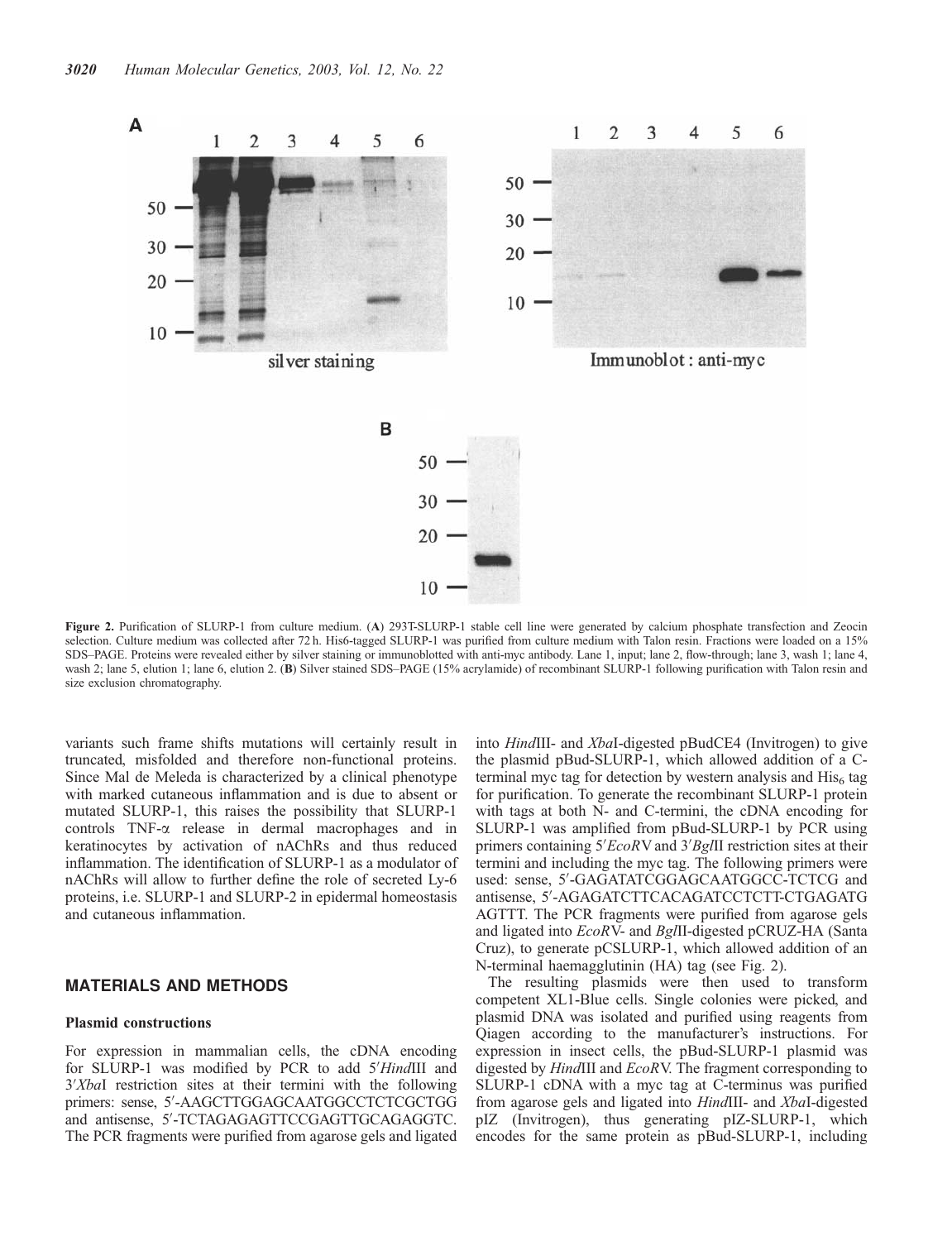

B

A



Figure 3. SLURP-1 is member of the Ly6/ $\alpha$ Bgtx families. (A) Phylogenetic tree of the Ly6/ $\alpha$ Bgtx families showing the relationship between secreted snake toxins and the GPI-anchored Ly6/uPAR family. SLURP-1 is phylogenetically more closely related to snake toxins than it is to the mammalian GPI-anchored receptors. Phylogenetic tree calculation is based on a sequence distance method and utilizes the neighbor joining algorithm (41). (B) Comparison of the SLURP-1 model (left) and the CD59 extracellular domain experimental NMR structure (right, PDB code: 1ERG). SLURP-1 cysteines are colored in yellow, as disulfide bridges of the CD59 extracellular domain. Note the homologous disposition of CD59 disulfide bridges and SLURP-1 cysteines. Both proteins structurally adopt, or are predicted to adopt, the characteristic 'three-finger' appearance of snake proteins. N- and C-terminal ends of the molecules are labeled.

myc and  $His<sub>6</sub>$  tags. Correct insertion and in frame cloning of all plasmids was verified by sequencing.

# Cell lines

HEK 293T cells (ATCC CRL-11268) were cultured in Dulbecco's modified Eagle's medium supplemented with 10% fetal calf serum (Gibco), 2 mM L-glutamine, 100 units/ml penicillin, and  $100 \mu\text{g/ml}$  streptomycin, at 37°C in a 5% CO<sub>2</sub> humidified atmosphere. The cells were harvested by trypsinization when  $\sim$ 90% confluent and plated at split ratios of 1:5. Stable cell lines expressing SLURP-1 were generated by calcium phosphate transfection of pBud-SLURP-1 as previously described (38) and Zeocin selection. Clonal cell lines were isolated by the dilution method. Trichoplusia ni (HighFive, Invitrogen) cells were maintained at 27<sup>°</sup>C in Express Five<sup><sup><sup>6</sup></sup></sup> SFM medium (Life Technologies). To generate stable cell lines, 10 mg of pIZ-SLURP-1 was transfected in HighFive cells with  $Cellfectin<sup>TM</sup>$  according to the manufacturer's instructions. Zeocin was added 48h later for selection. Clonal cell lines were isolated with cloning cylinders.

#### Purification of recombinant SLURP-1

Recombinant SLURP-1 was purified using the  $His<sub>6</sub>$  tag from the culture medium of stably transfected mammalian and insect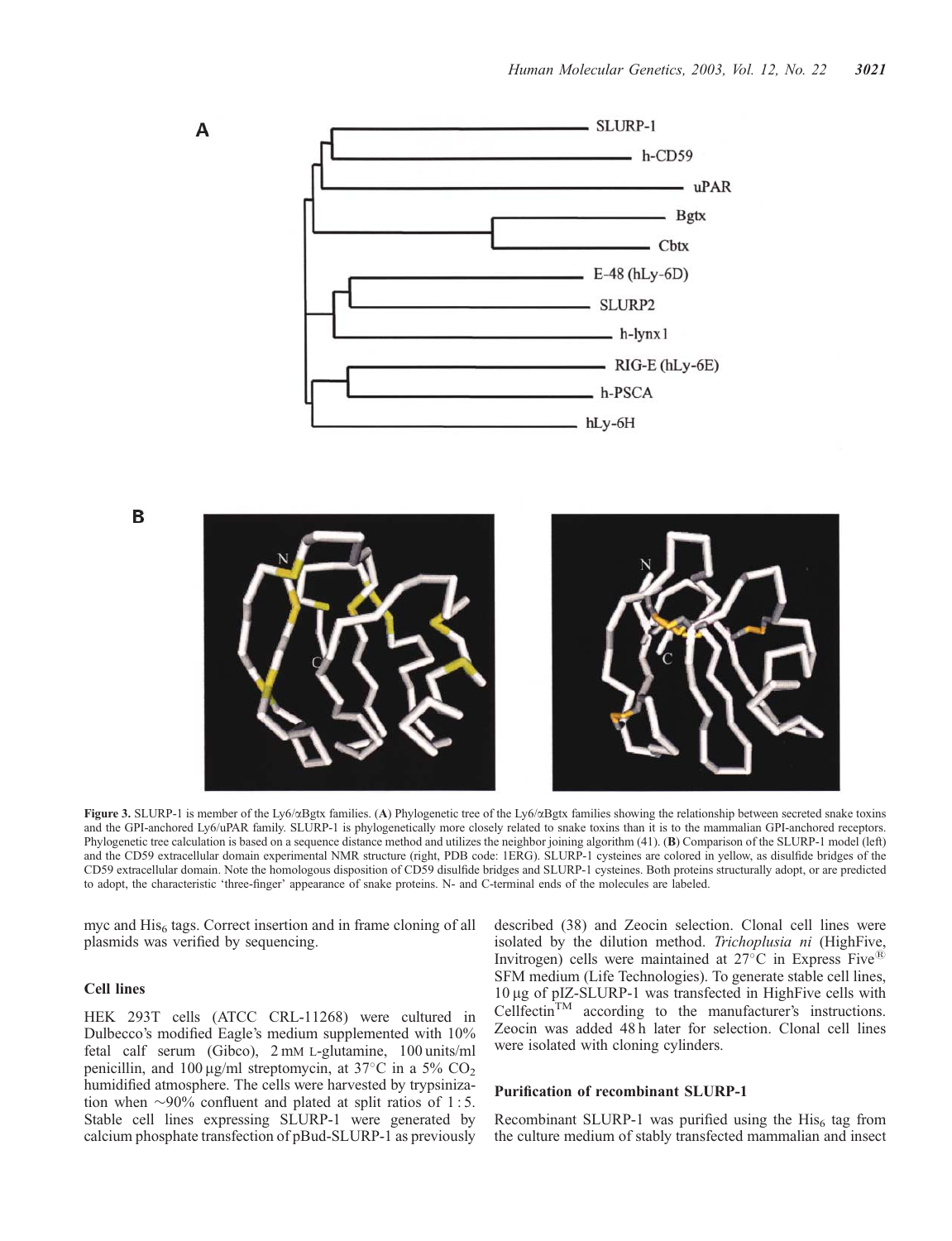

Figure 4. SLURP-1 can modulate nicotinic acetylcholine function in vitro. (A) Current responses before and after 5 min exposure to 20 nM SLURP-1. Currents were activated by a 2s application of 100 μM ACh. (B) Effects of SLURP-1 are concentration-dependant, currents were activated by 200 or 300 μM ACh. (C) 200 pM SLURP-1 shifted the ACh dose response curve (closed squares) to the left and increased  $E_{\text{max}}$  (solid circles). EC<sub>50</sub> was 178  $\mu$ M for control and 68  $\mu$ M after 2.5 min exposure to SLURP-1 (200 pM).  $n = 6$  for each data point.

cells, which were cultured for 3 days before the medium was harvested. After dialysis against buffer A (50 mM sodium phosphate; 300 mM NaCl; pH 7.4), supernatants were incubated with Talon resin (Clontech) and the native buffer protocol provided. After washing, the fusion protein was eluted with buffer A containing 150 mM imidazole. The fractions containing SLURP-1 were either dialysed against buffer A or loaded on a BioRad BioPrepSE-100/17gel filtration chromatography column and eluted with buffer A to obtain pure recombinant SLURP-1.

#### Treatment with N-glycosidase F

Approximately 10  $\mu$ g of myc-His<sub>6</sub>-tagged SLURP-1 partially purified either from insect or mammalian cells culture medium was diluted in a solution of 25 mM sodium phosphate (pH 7.0), 25 mM EDTA, and 0.15% SDS and then heated at  $100^{\circ}$ C for

5 min. After the solution cooled, 10% Nonidet P-40 and 0.6U N-glycosidase F (Roche) were added (final detergent concentrations, 0.1% SDS and 0.5% Nonidet P-40) and the mixture was incubated at 37°C for 20 h. The reaction was stopped by adding SDS–PAGE sample buffer, followed by incubation at 100°C for 5 min. Samples were then loaded in 15% SDS-PAGE and revealed with silver staining or western blotting, using co-purified proteins as internal positive control for N-glycosidase F activity.

#### Structural modeling

Three dimensional model of SLURP-1 was built by the computer program 3D-PSSM (39) (www.sbg.bio.ic.ac.uk/ srvers/3dpssm). 3D-PSSM (three-dimensional position-specific scoring matrix) uses structural alignments of homologous proteins of similar three-dimensional structure in the structural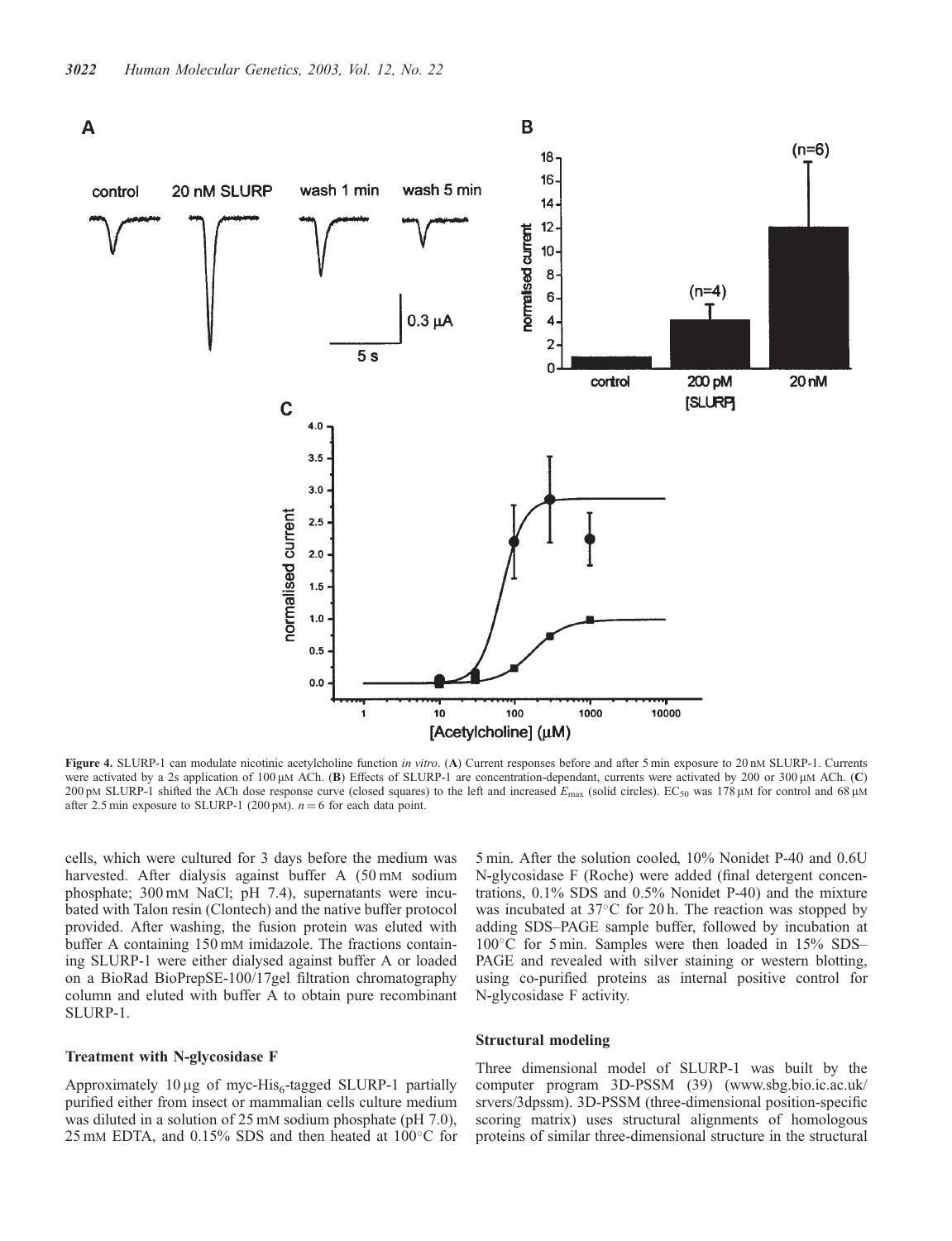

Figure 5. Comparison of domain constitution between members of the Ly-6/uPAR family and snake venom toxins. All the proteins of the family share the same consensus domain (Prosite acc number PS00983, see below). uPAR shares the same structure but contains three contiguous Ly6/uPAR domains (not shown). The GPI anchor signal sequence indicates cleavage site after addition of GPI moiety.

classification of proteins (SCOP) database to obtain a structural equivalence of residues. These equivalences are used to extend multiply aligned sequences obtained by standard sequence searches. The resulting large superfamily-based multiple alignment is converted into a PSSM. Combined with secondary structure matching and solvation potentials, 3D-PSSM can recognize structural and functional relationships between homologous proteins (39).

#### Oocyte preparation and injection

X. laevis oocytes were isolated and prepared as described previously (40). Oocytes were intranuclearly injected with 2 ng of human  $\alpha$ 7 cDNA and kept in separate wells of a 96-well microtitre plate at 18°C. OR2 control medium consisted of 88 mM NaCl,  $2.5$  mM KCl,  $10$  mM HEPES,  $1$  mM MgCl<sub>2</sub>, and  $2 \text{ mM }$  CaCl<sub>2</sub>, pH 7.4, adjusted with NaOH.

#### Electrophysiology

Experiments were carried out 2–4 days after cDNA injection. Electrophysiological recordings were performed using a twoelectrode voltage-clamp (GeneClamp amplifier; Axon Instruments, Union City, CA, USA); holding potential was

 $-100$  mV. Electrodes were pulled from borosilicate glass and contained 3 M KCl. Solution exchanges were performed by an automated system based around a liquid handling robot. Oocytes were continuously superfused with OR2 except during peptide incubation. Oocytes were maintained at 18°C during experiments. Dose–response curves were fit by the equation  $y = I_{\text{max}} * \{1/(1 + (EC_{50} / [ACh])^{n})\}\text{, where } I_{\text{max}} \text{ is the maximal.}$ normalized current amplitude,  $EC_{50}$  the half effective agonist concentration,  $n$  the Hill coefficient and [ACh] the ACh concentration.

#### ACKNOWLEDGEMENTS

This work was supported by grants of the Swiss National Science Foundation to D.B. and D.H. and a grant to D.H. by Telethon Switzerland.

# REFERENCES

- 1. Neumann, I. (1898) Ueber Keratoma Hereditarium. Arch. Derm. Syph., 42, 163–174.
- 2. Franceschetti, A.T., Reinhart, V. and Schnyder U.W. (1972) Meleda disease. J. Genet. Hum., 20, 267–296.